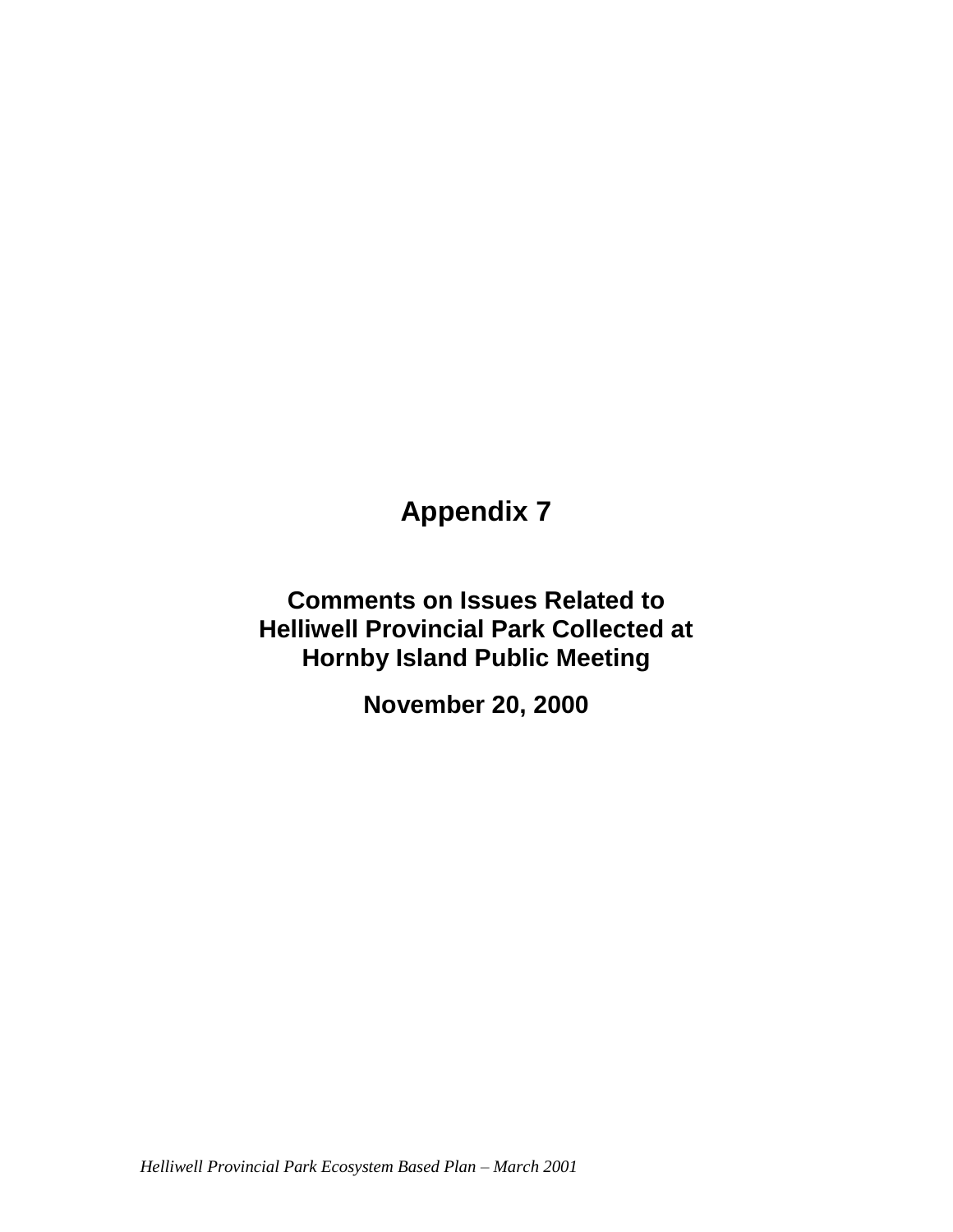## **Helliwell Provincial Park Ecosystem Based Plan Comments from Public Meeting on November 20, 2000**

## **Wildlife General**

 Have a biologist do a lowest-low-tide (June) inventory of the tidal zone, especially in the sea caves and under overhanging rocks. Are the big white anemones, keyhole limpets, lingfish, lampshells, babies of four kinds of seastars, whelks still there?

- The stellar sea lions are staging longer on Norris Rock and on reefs off Flora Islet.
- Inventory amphibians in wetland.

 We have (seasonal) ravens on our property – four of them [Downes Pt]. This is new. They are breeding pairs. One or two are still around.

### **Cormorants**

 Don't be alarmed if cormorants desert the cliffs. I have read that they move nestinggrounds when the old site becomes too infested with disease/parasites.

 A very busy colony of cormorants existed 1970-1980(?) [Area noted on map] Cleaned out by opossum. They have only just started to return. It should be noted they (the cormorants) were not there when the park opened.

## **Vegetation General**

 Use regeneration techniques (eg. logs to trap drifted leaves and acorns, dead branches to discourage deer) under/around garry oaks.

Identify yews, junipers, sitka spruce (if any), white pines (if any).

• The meadow growth, while needing some protection it needs to be done with the least amount of inconvenience to the general public, which I believe would meet the "spirit" in which the property was given by the Helliwell family.

- Remove encroaching shore pine give to food bank to sell as xmas trees.
- Prune and thin ingrown D.G. stand.
- Remove holly and ivy.

 Utilize prescribed burns as a means to mimic natural disturbance and traditional practices.

#### **Cactus**

• In the early eighties or late seventies prior to the fire, cactus grew in a bowl in the sandstone here. [Area noted on map]

#### **Wildflowers**

• Consider reseeding the bluff-tops with nursery-raised wildflowers – onions, brodaiea, saxifrage, blue-eyed mary, sea-blush mimulus, etc in areas where these have vanished.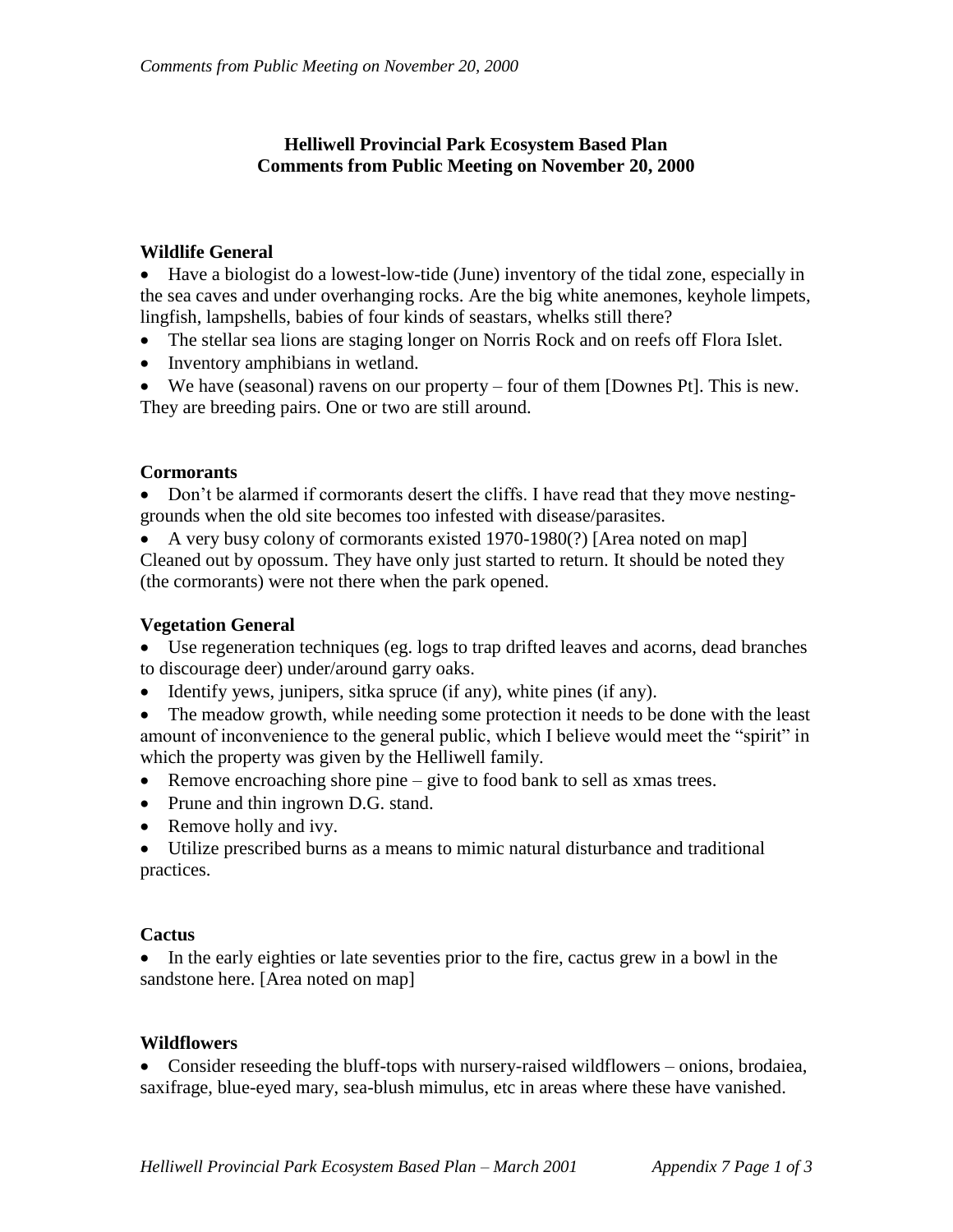• And in the forest edges – curly (fawn) lily, trillium, bleeding-heart, false lily-off-thevalley, etc.

# **Trail Management**

• I am in favor of cutting the grass in the season that the caterpillars are around. I've seen two on the path that skirts their territory where they are at great risk of being stepped on. The area should probably be roped off at appropriate periods of their cycle.

• Reduce trail to St. John's Pt. to type  $II$  – create cross trail to bluffs to shorten time spent in the park and at the same time provide some relief to erosion problems at St. John's Pt. Move toilet from current location at St. John's Pt. and place at new trail location.

• Reduce "social trails" potential at St. John's through an educational brochure explaining the sensitive soils and ecosystems.

• I believe it is important to recognize the value of Helliwell as a "family park." There are significant opportunities for education about plants, animals and birds that are being missed. There could be more trails!

- I support keeping bicycles out of the park and am concerned about the large number of photographers who leave paths to set up their cameras and tramp down the vegetation.
- Block undergrowth trails (Use fallen branches) where trails come too close to eagle/hawk/owl nest or roost-trees, to reduce disturbance by humans.

# **Dogs in Park**

• In the 36 years that I have lived on Hornby I have seldom seen dogs bother ducks in any way, particularly in the park, chased the odd deer maybe.

• I believe that it is imperative that a common sense approach for all to share the beauty of the park including families (which often includes the family pet.) (In my opinion this should also include Tribune Bay.)

- I also believe that "unsupervised" wildlife i.e. opossums cause more damage to ducks, cormorants etc. than any supervised pet.
- I feel that blaming dogs for the disappearance of the nesting cormorants is absolutely wrong – and causes a credibility problem.

• I have observed harlequin ducks on our beach for a number of years. They are disturbed up to ten times a day by eagles and by people walking by. It is no big deal. They swim out into deeper water ready to dive down and a few minutes later swim back in again. I watched them during moult ---and they do the same thing. They have been disturbed for 10,000 years and survive quite well. Aside from this, it is a rare time the harlequins in Helliwell Park are ever disturbed by dogs. A few people who appear only too ready to blame things on dogs are first creating a problem which doesn't exist – and then blaming dogs.

Also, it is questionable whether dogs are damaging the wild flowers. There may be problems with dogs frightening children, upsetting some adults or the usual thing but to blame dogs for environmental damage is based on very questionable science – and makes the "Saviours" of the part seem "far out" – not really to be listened to.